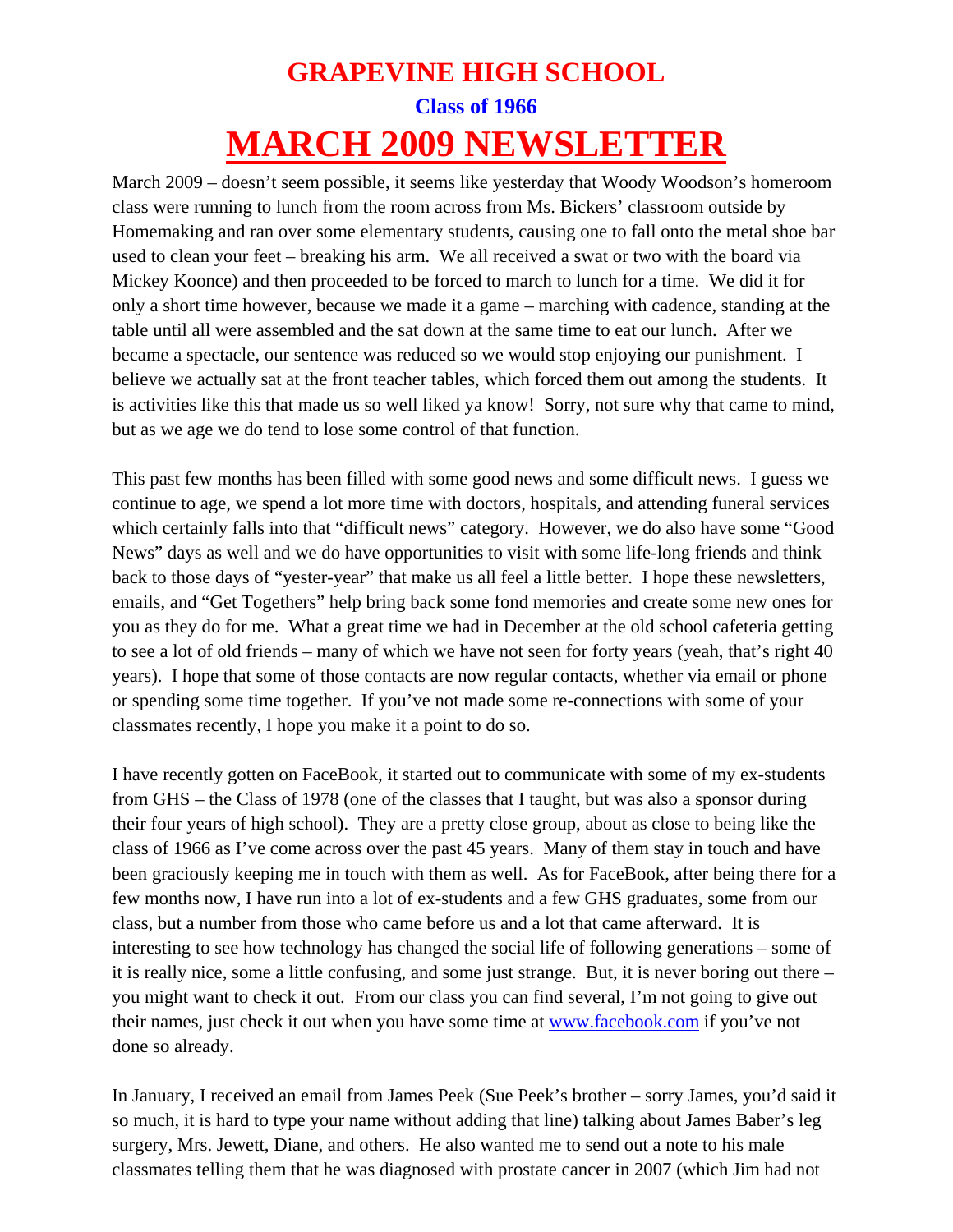shared before with us). He has had the seed implants (similar to Tom Walker's treatment) just about a year ago. He wanted to share this and encourage all the guys to have those checkups and PSA count-tests so problems can be found early and treatment can start soon and be successful. Jim also shared that he is scheduled for knee replacement surgery on March 23; he had his left knee replaced in 2005. Continue to keep Jim and his wife Jan in your prayers.

On February 4, 2009, Elizabeth Yarbrough, mother of Lynda Yarbrough Hawkins (class of 1967), passed away after a stroke days earlier. I know Lynda wants to express her and her brother's (Ray) and sister's (Becky) appreciation for the cards, notes, emails, flowers, and other remembrances of her mom. I know that they continue to deal with all the issues that follow and they continue to need and treasure your prayers and thoughtfulness.

We also found out that Kay Sharp Wade, daughter of Harold and Betty  $\&$  sister of Bobby Sharp, fell in January pulled muscle from the bone and had tendon issues and a torn rotator in two places. The doctors said recovery could take three or more months and had several other issues with her pain after the surgery. Please continue to keep Kay and her family in your prayers.

It was in Mid-February that Inez Jewett passed away (Wednesday, February 11, 2009). Inez was such a wonderful lady, so loved and cherished by so many in Grapevine. She was a member of the Methodist Church for 81 years and such a wonderful wife and companion for our teacher Harlan Jewett. Thanks to so many of our class and others who paid tribute to Inez and Harlan. It is going to be very difficult for Harlan to be without Inez – he is in need of your prayers.

Tracy Herzik, daughter of Virginia Giddiens (sister of Jean Giddiens) and Buddy Tanner received a dual kidney/pancreas transplant on January15, 2009. Unfortunately the body rejected the new organs and they have been removed. Tracy, at last report, was still in Baylor – Dallas recovering. Tracy is to be placed back on the transplant list soon. Tracy is a single mom of one daughter, Katie, who attends Carroll High. Tracy works at Carroll High as the principal's secretary. Please keep Tracy in your prayers during this most crucial and difficult time.

Lois Buckner, mother of James Buckner (Class of 1965) and Patti Buckner Saunders (Class of 1969), has been one of those wonderful ladies that I have known for over fifty years. She has always been one of those special and encouraging parents I knew when growing up in Grapevine – she is one of those special persons in my life. Mrs. Buckner fell in September 2008 in her garage fracturing her pelvis. She was in Baylor for a time and then at Heartland Nursing Facility for therapy. She then got an infection causing her blood stream to become septic and was transferred to HEB Hospital for treatment. The medication caused some other complications and she contracted a bacterial infection and became critically ill, and at the most difficult times developed seizures. She then had irregular heartbeats. She has improved and is back at Heartland where she continued with her recovery…they are hoping that she will be released soon to return home – she has been away from her home for about five months. Please keep Lois Buckner and her family in your prayers as she and they deal with her medical conditions.

It was also in mid-February that I received an email from Hilda Adams Coker (Class of 1967) that her sister Beth (Adams Moore, class of 1970 and wife of Hoyt Moore, class of 1970 and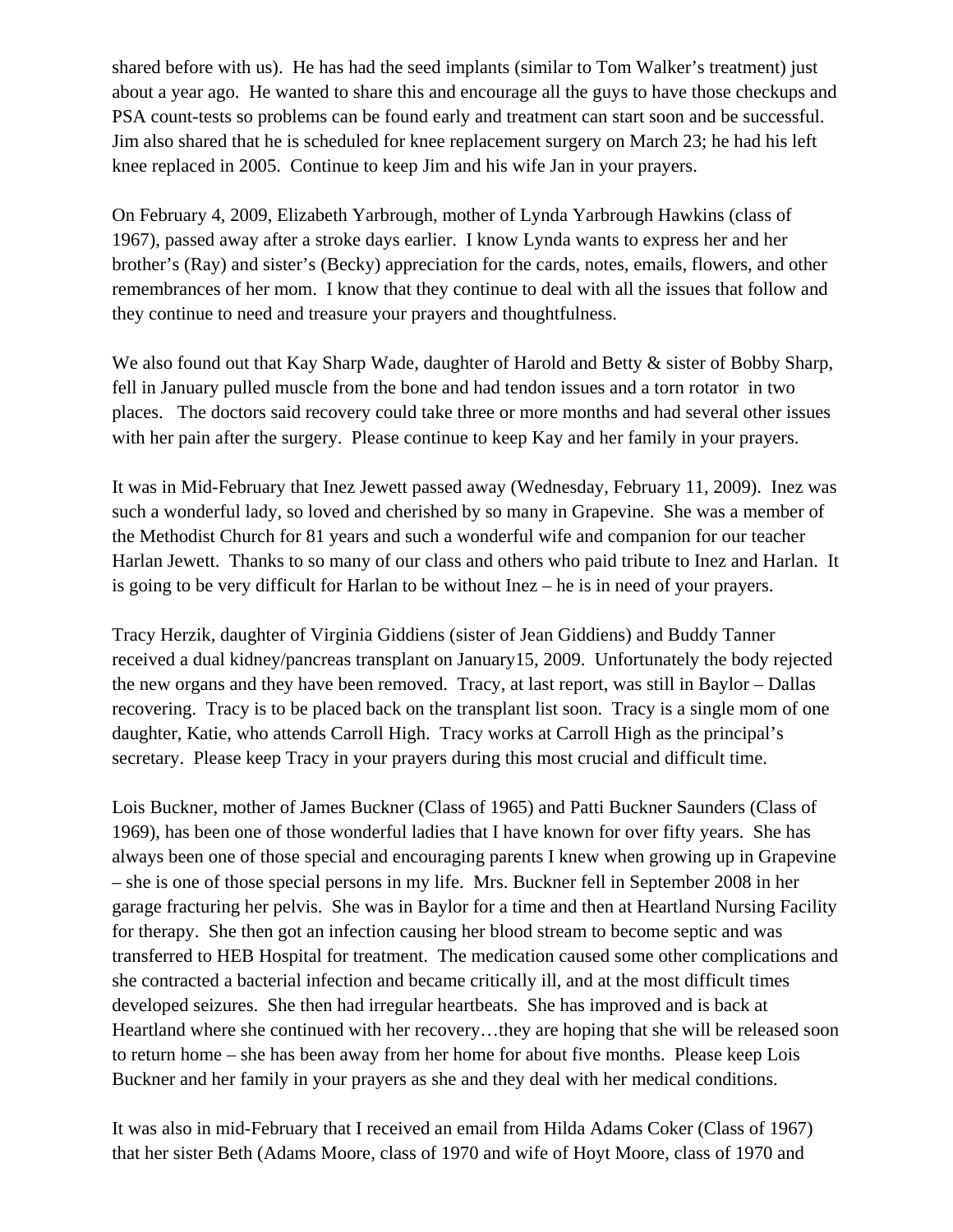brother of Doug and Billy) was in the hospital, Baylor Grapevine, with pneumonia in ICU. Wesley Self sent me an email a few days later saying that she was improving and may get to go home in a couple of days. However, she went home, then back in the hospital. I received word on February  $27<sup>th</sup>$  that Beth is home! I got an email from Beth saying that she was feeling better, and that they believe they have taken care of the pneumonia – but sent her home with some highpowered antibiotics. She is also being treated for high blood pressure and diabetes. She wanted to thank everyone for their prayers and that it was such a blessing knowing that so many were praying for her and the family. I am sure that Beth and Hoyt continue to need our prayers.

On March  $5<sup>th</sup>$ , I received an email the mother of Evelyn Highnote (Wayne's wife) passed away on March  $4<sup>th</sup>$ . Evelyn's father had passed away only two weeks before. The service was held in Bremond, TX at Heards Prairie Church. Please keep Evelyn and Wayne and Evelyn's family in your prayers during this difficult time.

In early February, I received an email from Mary Banks (Class of 1965) concerning her mother. Her mother was very ill. She had celebrated her 98<sup>th</sup> birthday in December, but had just been hospitalized. Mary's sister Brenda was with her mom at the time. Mary was asking for our prayers. Several days later, Mary sent me an update on her mother – she was doing "SO much better". Larry, Mary and Brenda were all scratching their heads tying to understand such a quick recovery, considering that six days ago they were concerned about losing her. Mary sent and emailed out a note thanking everyone for their prayers during their crisis.

In spite of Mrs. Banks' improvement in February, she passed away the first week of March. The services for Mrs. Banks were held on Monday, March  $9<sup>th</sup>$  at Lucas Funeral Home in Grapevine with interment at Rowlett Cemetery in Allen. Visitation with the family was on Sunday, March 8<sup>th</sup> from 3-5:30 p.m. at Lucas Funeral Home in Grapevine. It was good to see Mary, Larry and Brenda, but the circumstances were not as one would hope. It has been thirty years since I have see Larry – it was at Homecoming 1979. I was president of the Grapevine Ex-Students Association and presented Larry his Distinguished Alumni Award. It was also good to see Tony and Brenda Eubanks and spend a few moments visiting with them. Mrs. Banks and the entire Banks family are a wonderful part of our history in Grapevine. Please continue to keep the entire Banks family in your prayers.

Many of our class and certainly many other classmates remember the Scaff family. Mr. Scaff passed away on March  $6<sup>th</sup>$ . Please keep the Scaff family in your prayers – Mrs. Scaff (Evelyn), and children: Brad, Gayle, Brian, Katrina, and Brent.

James Baber faced some very difficult and critical times over the past few months. He was facing another surgery on his leg that had lost blood circulation. The prognosis was not good in terms of another surgery being successful, and he was in danger of losing his leg. With many ups and downs, the surgery was performed. At first it was thought to be unsuccessful, but the next day they discovered a strong pulse in his foot. James is home, but continues with a long recovery. He has been out and about some, but he has a way to go. Please continue keep James and Leann in your prayers. I know James is not always the best of patients, so throw in a little extra prayer for Leann!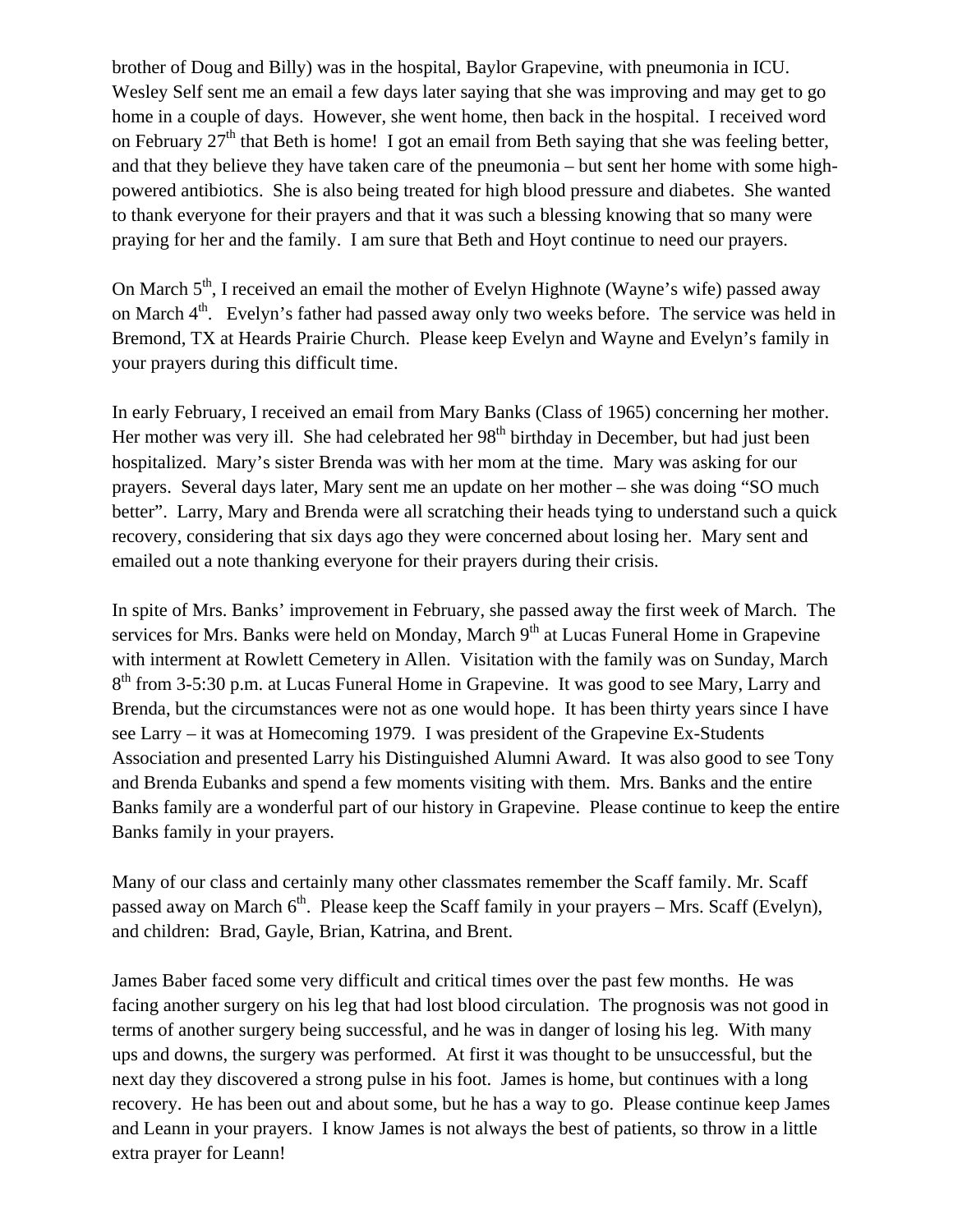I received an email form Pat Barnes Stone (Class of 65) telling me that her sister and our classmate Brenda Barnes Dickens (Class of 66) lost her husband, John, on Tuesday, March  $3<sup>rd</sup>$ . Brenda is in Teague, TX. Please continue to keep Brenda and her family in your prayers.

It was Thursday evening about 7:00 p.m. that I received a call from Donna Faglie (actually, Linda received the call) that Darrell was at Baylor Grapevine in the ER waiting to see a specialist to check out his hand that he had badly injured in a table saw. Linda and I quickly drove to Baylor and arrived to find Darrell in the Emergency Room with the doctor, who had just arrived. His left hand was badly cut – the blade appeared to have traveled down his index finger from the tip all the way up into the hand, splitting the index finger bone/hollowing it out, with significant damage to the cartilage at two of the knuckles. He was able to head for home at about 10:30 p.m. after the doctor spent a long time cleaning out the wound and then attempting to explain to me the damage done, by pointing out places in the finger and hand that were damaged. Of course he used "doctor-words" that I had little knowledge of, however I acted as though I understood everything he was saying. I felt, with all my "uh-huhs and Mmmm's" that I sounded a lot like Dr. Joe Allison, which may not have helped Darrell's nerves. At any rate, Darrell is on some good drugs and I talked with him Saturday after lunch (March  $7<sup>th</sup>$ ) and he had just returned from getting his wound cleaned and new bandages. He goes back to the doctor on Monday, March  $9<sup>th</sup>$  in hopes they will be able to tell him what future surgery might be necessary and what he might expect in terms of use of that finger. Please keep Darrell in your prayers.

I visited a little with Tom Walker recently and he is doing pretty well, but his having some knee problems. Tom said he was going to be calling Dr. Jim Box the week or March  $9<sup>th</sup>$  to see about some knee surgery. Who would have ever thought??? Please keep Tom in your prayers for his cancer battle and as he seeks consultation regarding possible knee surgery.

I want to also ask that you remember Larry Cox. Larry continues to have heart issues and is in pain most of the time. Please keep Larry and his wife Sheila in your prayers.

Just before Valentine's Day, Diane Cherry Stacy had her final scheduled treatment. It is hard to believe that this has been going on (the treatments) for well over a year – her first treatment was in September 2007! After the last treatment, her mother told me that she and Rick had taken off to San Francisco! Then about a week later, I get the email we have been waiting on! Rick's mom (who helps keep me up on so many things and who I love dearly) sent us an email saying the doctor reports were back on Diane and the results show her to be CANCER FREE! The info said that the protocol for this result says that you don't require further scans. However, the doctor told her that for her peace of mind he would do another in about three months and again in six months after the three-month test. They hope to remove the port where she has been receiving the chemo should happen in March. Praise the Lord and thanks to everyone who has been praying for Diane and the family.

RICK STACY has decided that he is now bored and looking for something to take up his time – So, he has filed to run for Mayor of Southlake, Texas AGAIN! Rick, I am not sure of the motivation, but I hope you know we love you man – and wish you the best in the race! I GUESS